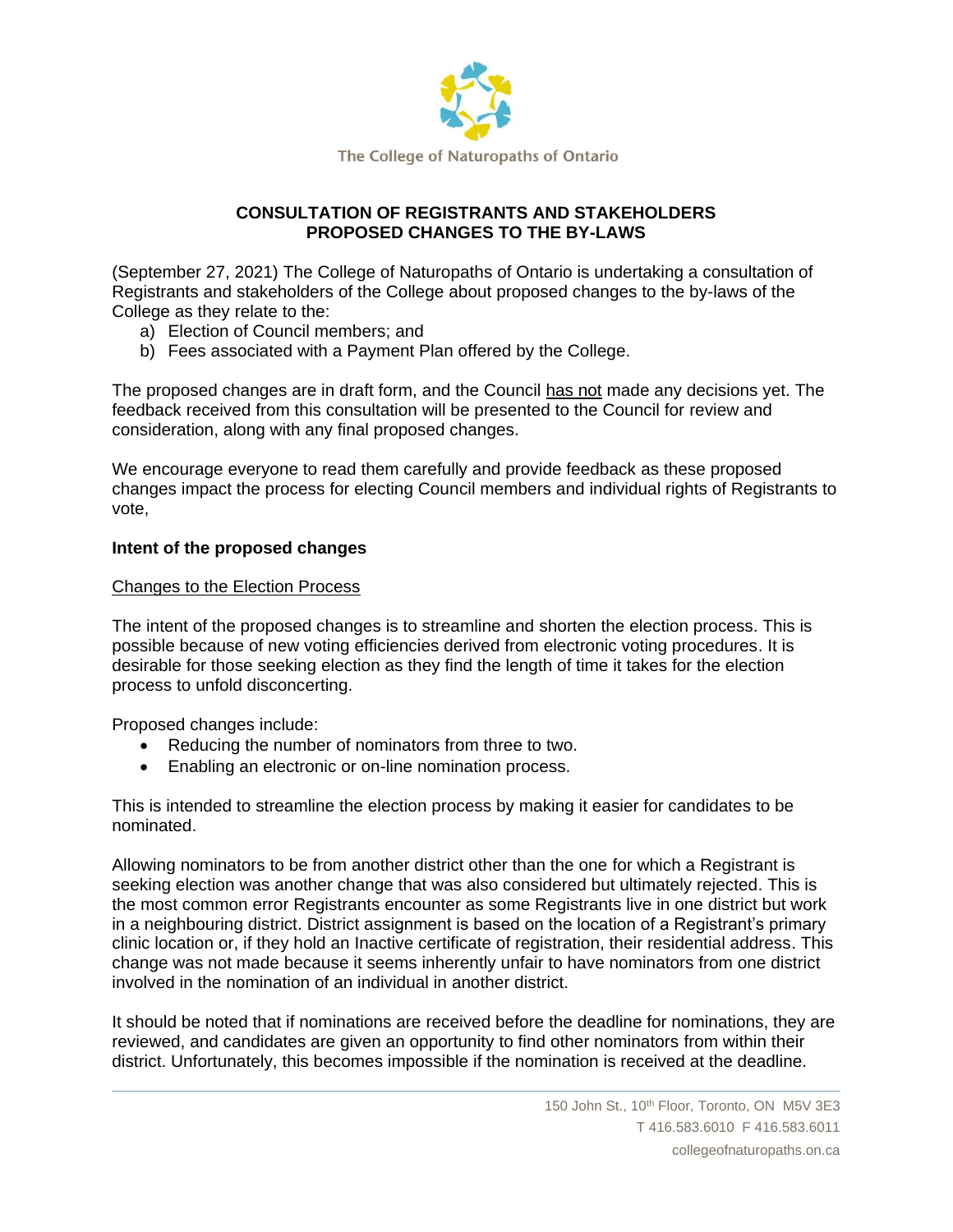### Changes to the Payment Plan

Because of the impact of COVID-19, the Council waived the application of certain requirements surrounding a Registrant enrolling in a payment plan. Specifically, the Council waived the application of an enrolment fee as well as the initial balloon payment of 35%. As a result of these changes, enrolment in the plan dramatically increased from approximately 50 under the rules in the by-laws to over 500 in the Council-relaxed rules.

Additionally, changes in the College's database management system have made the operation of a payment plan significantly easier as the database integrates well with the College's banking institution. The database also makes it easier to manage the plan and Registrants enrolled in the plan.

Given these, the College is proposing to amend the by-laws to make permanent the more relaxed rules of the removal of the enrolment fee as well as the initial balloon payment of 35% that the Council had earlier approved for one time only.

### **Background**

The election process as set out in the by-laws currently takes a minimum of 90 days (three months); however, in practice is it extended to 120 days (four months) or more to avoid the holiday season which is the time during which the Call for Nominations is scheduled to be released.

Further changes are intended to provide a clearer window of opportunity for any Registrant disqualified from voting (because they have been suspended).

In the most recent election in District 4, while 221 Registrants were eligible to vote, only 31 Registrants voted. This is a 14% voter turn out rate. This is consistent with past elections run by the College since proclamation in 2015.

Additionally, all ballots were cast within the first 14 days of the election, something that is again consistent with prior elections. This does not appear to change dramatically with one or more reminders being sent out by the College.

#### Overview of the changes to the Election Process

Before providing the detailed proposed revisions, it may be helpful to be able to compare the current process set out in the by-laws with the proposed changes.

| <b>Provision</b>        | <b>Current by-laws</b>                     | <b>Proposed New By-laws</b>  |  |
|-------------------------|--------------------------------------------|------------------------------|--|
| Call for nominations    | 90 days before election day <sup>1</sup> . | 75 days before election day. |  |
| Close of nominations    | 60 days before election day.               | 45 days before election day. |  |
| Notice of ineligibility | Within the 30-day balloting                | 30 days before election day. |  |
|                         | timeframe.                                 |                              |  |

 $1$  "election day" is a term used in the by-laws that reflects the final day that balloting is permitted.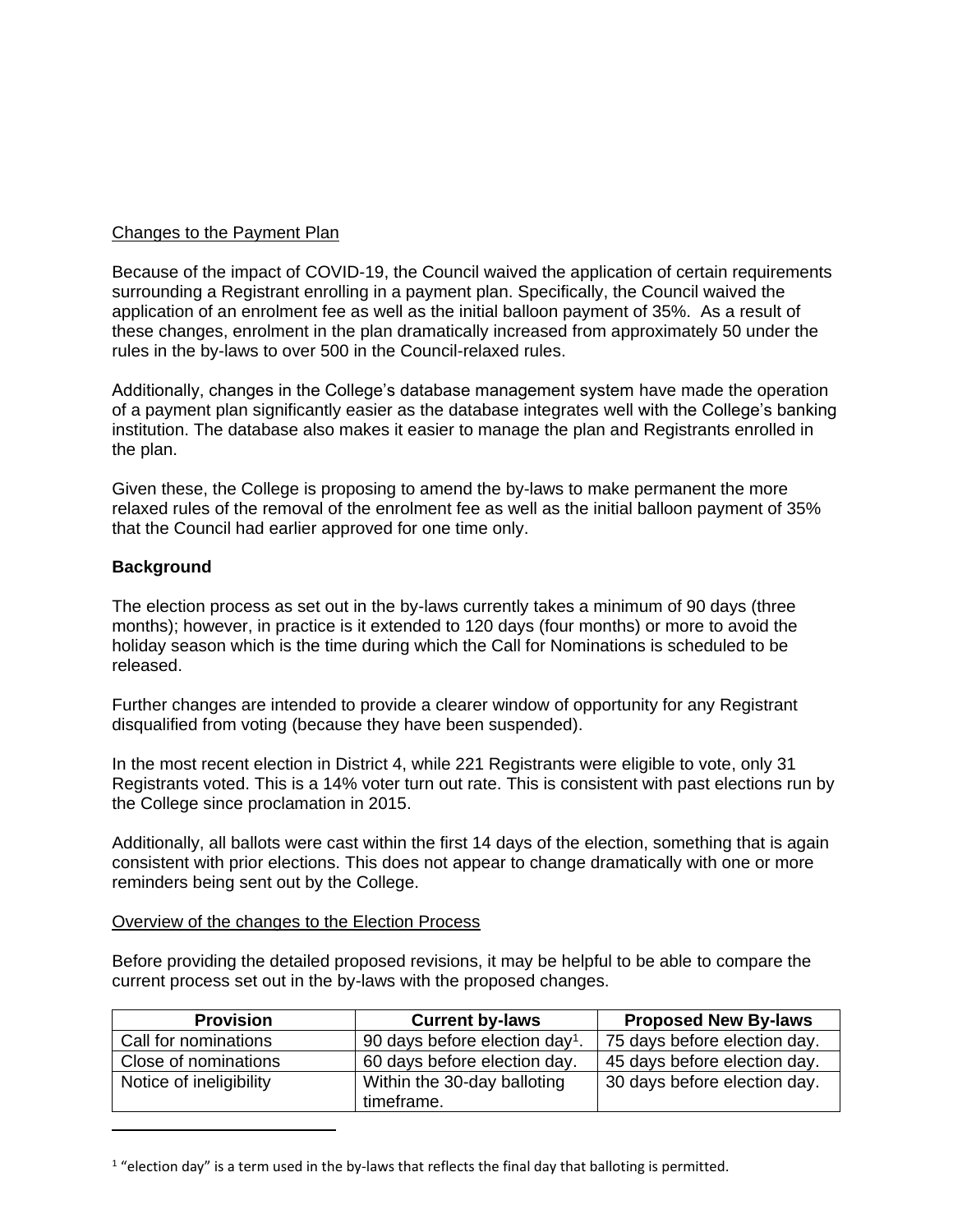| Close of ineligibility appeal<br>window | Within the 30-day timeframe,<br>15 days before close of<br>balloting. | 16 days before election day. |
|-----------------------------------------|-----------------------------------------------------------------------|------------------------------|
| <b>Balloting opens</b>                  | 30 days before election day.                                          | 15 days before election day. |
| <b>Balloting closes</b>                 | Election day, end of day.                                             | Election day, end of day.    |
| Election day                            | Set by CEO, to fall between                                           | Set by CEO, to fall between  |
|                                         | January 1 and March 31.                                               | February 1 and April 30.     |
| Deadline for recount request            | 8 days after election day.                                            | 3 days after election day.   |
| Deadline for recount results            | 23 days after election day.                                           | 7 days after election day.   |
| Election results announced              | 24 days after election day.                                           | 8 days after election day.   |

Under the current process, the election balloting closes on or about the first Thursday of March. This allows for the results to be announced and the College to launch Executive Committee elections in time for the first Council meeting following the elections. Under the new process, election balloting would occur on or about the first Thursday of April for the same reasons. Again, in the interest of being clear, the following timeline provides dates for the most recent election (2021) using both models.

| <b>Provision</b>              | <b>Current By-laws</b>        | <b>Proposed New By-laws</b> |
|-------------------------------|-------------------------------|-----------------------------|
| Call for nominations          | November 9, 2020 <sup>2</sup> | January 15, 2021            |
| Close of nominations          | December 11, 2020             | February 15, 2021           |
| Notice of ineligibility       | February 3, 2021              | March 2, 2021               |
| Close of ineligibility appeal | February 17, 2021             | March 16, 2021              |
| window                        |                               |                             |
| <b>Balloting opens</b>        | February 3, 2021              | March 17, 2021              |
| <b>Balloting closes</b>       | March 5, 2021                 | April 1, 2021               |
| Election day                  | March 5, 2021                 | April 1, 2021               |
| Deadline for recount request  | March 13, 2021                | April 4, 2021               |
| Deadline for recount results  | March 28, 2021                | April 8, 2021               |
| Election results announced    | March 29, 2021                | April 9, 2021               |

The proposed changes realized the following benefits and adherence to certain democratic principles:

- The Call for Nominations would be released early in the new year, much closer to the actual election itself achieving the streamlining benefit anticipated.
- The nominations period remains 30-days in duration to allow for Registrants to obtain the needed nominators and file nomination papers.
- Separating out the notice period for ineligible Registrants ensures that it is distinct from the actual balloting process garnering it more attention. It should be noted no individual

<sup>&</sup>lt;sup>2</sup> This timing was earlier than required in order to complete the nomination process before the holiday season.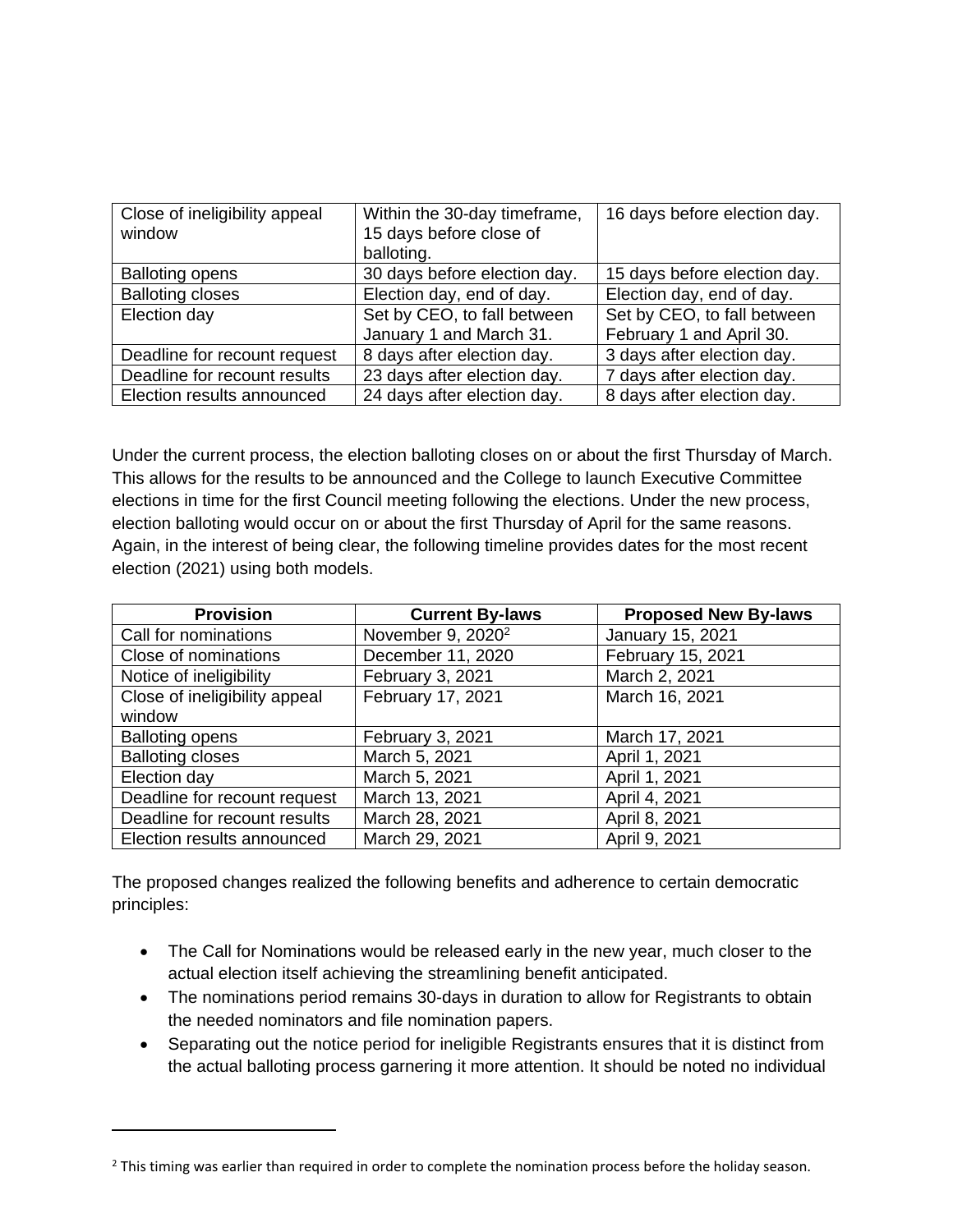who has been deemed ineligible (due to their certificate of registration being suspended) has ever filed an appeal with the College.

- Based on the election results, no Registrants would have been disenfranchised by the 15-day voting period as all votes were cast within that timeframe. Most ballots were cast within the first few days. This is consistent with findings around surveys that are conducted. Longer periods do not result in higher participation rates.
- Candidates in the election would have been engaged in the election process for less than 90 days under the new process whereas under the old process, there were engaged for 130 days.

## Overview of Changes to the Payment Plan

As noted above, the intent of the changes is to make the payment plan more accessible to Registrants by removing financial barriers to participation.

| <b>Provision</b>               | <b>Current By-laws</b>                                                                                                                                                                                                              | <b>Proposed New By-laws</b>                                                                                                                                                                                             |
|--------------------------------|-------------------------------------------------------------------------------------------------------------------------------------------------------------------------------------------------------------------------------------|-------------------------------------------------------------------------------------------------------------------------------------------------------------------------------------------------------------------------|
| Upfront payment of fees        | 35%                                                                                                                                                                                                                                 | None                                                                                                                                                                                                                    |
| Subsequent payments            | Series of 10 equal payments                                                                                                                                                                                                         | Series of 10 equal payments                                                                                                                                                                                             |
| Default of payment results in: | No longer in good<br>$\bullet$<br>standing<br><b>Issuing Intent to Suspend</b><br>٠<br>letter<br>Application of late<br>renewal fee $(\$285 + HST)$<br>All fees due with 30 days<br>٠<br>Inability to enrol in<br>program in future | No longer in good<br>$\bullet$<br>standing<br><b>Issuing Intent to Suspend</b><br>$\bullet$<br>letter<br>Application of late NSF<br>fee $($35 + HST)$<br>All fees due with 30 days<br>$\bullet$<br>No lingering penalty |
| Enrolment fee                  | \$153                                                                                                                                                                                                                               | \$0                                                                                                                                                                                                                     |

## **Proposed changes to the by-law provisions**

The following are the proposed changes to the actual by-laws themselves. This is provided for clarity and to allow an opportunity for feedback to be provided. All changes are contained within section 10 of the by-laws.

| <b>Section</b> | <b>Current</b>                            | <b>Proposed</b>                          |
|----------------|-------------------------------------------|------------------------------------------|
| 10.03          | <b>Election Date</b>                      |                                          |
|                | Election of Registrants to Council shall  | Election of Registrants to Council shall |
|                | be held on a date determined by the       | be held on a date determined by the      |
|                | CEO between January and March,            | CEO between January February and         |
|                | inclusive, of each year, according to the | March April, inclusive, of each year,    |
|                | following schedule:                       | according to the following schedule:     |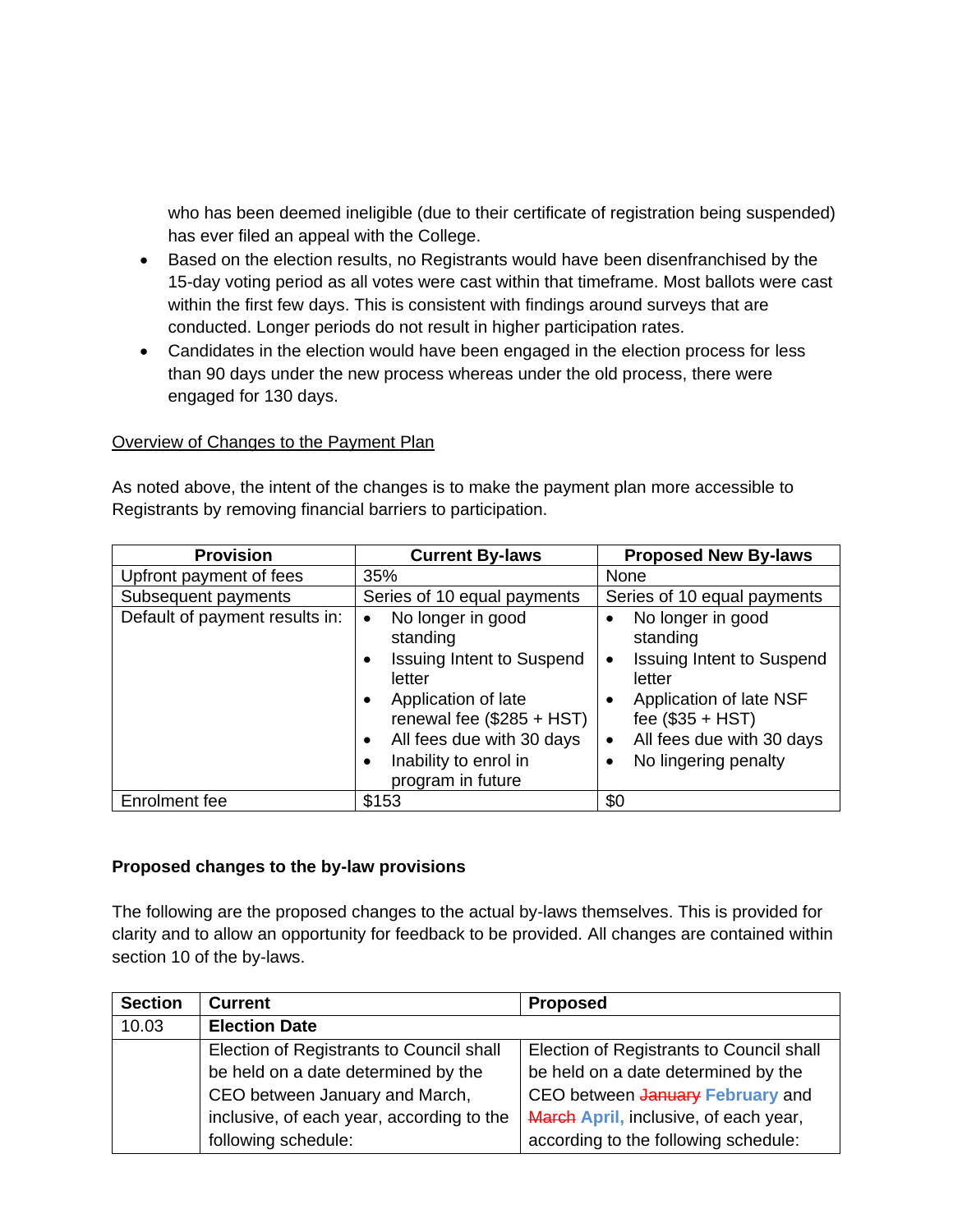|         |                                                                                                                                                                                                                                                                                  | (no changes to subsections (i) through<br>(iii)                                                                                                                                                                                                                                                                                                                                                                                                                                                                                                                                                                                                       |
|---------|----------------------------------------------------------------------------------------------------------------------------------------------------------------------------------------------------------------------------------------------------------------------------------|-------------------------------------------------------------------------------------------------------------------------------------------------------------------------------------------------------------------------------------------------------------------------------------------------------------------------------------------------------------------------------------------------------------------------------------------------------------------------------------------------------------------------------------------------------------------------------------------------------------------------------------------------------|
| 10.08   | <b>Notice of Election and Nominations</b>                                                                                                                                                                                                                                        |                                                                                                                                                                                                                                                                                                                                                                                                                                                                                                                                                                                                                                                       |
|         | At least ninety days before the date of<br>an election, the CEO shall notify every<br>Registrant of the date of the election<br>and of the nomination procedure,<br>including the deadline for submitting<br>nominations to the College.                                         | At least ninety seventy-five days<br>before the date of an election, the CEO<br>shall notify every Registrant of the date<br>of the election and of the nomination<br>procedure, including the deadline for<br>submitting nominations to the College.                                                                                                                                                                                                                                                                                                                                                                                                 |
| 10.09   | <b>Nomination Deadline</b>                                                                                                                                                                                                                                                       |                                                                                                                                                                                                                                                                                                                                                                                                                                                                                                                                                                                                                                                       |
|         | The nomination of a Registrant for<br>election to Council shall be on a form<br>prescribed by the CEO and shall be<br>received by the CEO at least sixty days<br>before the date of the election.                                                                                | The nomination of a Registrant for<br>election to Council shall be on a form<br>prescribed by the CEO and shall be<br>received by the CEO at least sixty<br>forty-five days before the date of the<br>election. The form prescribed by the<br>CEO may be an electronic form at<br>the discretion of the CEO.                                                                                                                                                                                                                                                                                                                                          |
| 10.10   | <b>Signed Nominations</b>                                                                                                                                                                                                                                                        |                                                                                                                                                                                                                                                                                                                                                                                                                                                                                                                                                                                                                                                       |
|         | The nomination form shall be signed by<br>at least three Registrants eligible to<br>vote in the electoral district in which the<br>Registrant intends to run and shall also<br>be signed by the Registrant being<br>nominated as a signal of their consent<br>to the nomination. | The nomination form shall be signed by<br>at least three two Registrants eligible to<br>vote in the electoral district in which the<br>Registrant intends to run and shall also<br>be signed by the Registrant being<br>nominated as a signal of their consent<br>to the nomination. If the CEO uses an<br>electronic form, the signatures<br>required may be in the form of a<br>digital signature or attestations at<br>the discretion of the CEO provided<br>the form clearly signals the intent of<br><b>Registrants to support the</b><br>nomination and the intent of the<br><b>Registrant being nominated to</b><br>consent to the nomination. |
| 10.17.1 | (does not exist)                                                                                                                                                                                                                                                                 | <b>Ineligibility Process</b>                                                                                                                                                                                                                                                                                                                                                                                                                                                                                                                                                                                                                          |
|         |                                                                                                                                                                                                                                                                                  | No later than thirty days before the<br>date of an election, the CEO shall<br>inform Registrants who are ineligible<br>to vote in the election that they are<br>ineligible and the reason for their                                                                                                                                                                                                                                                                                                                                                                                                                                                   |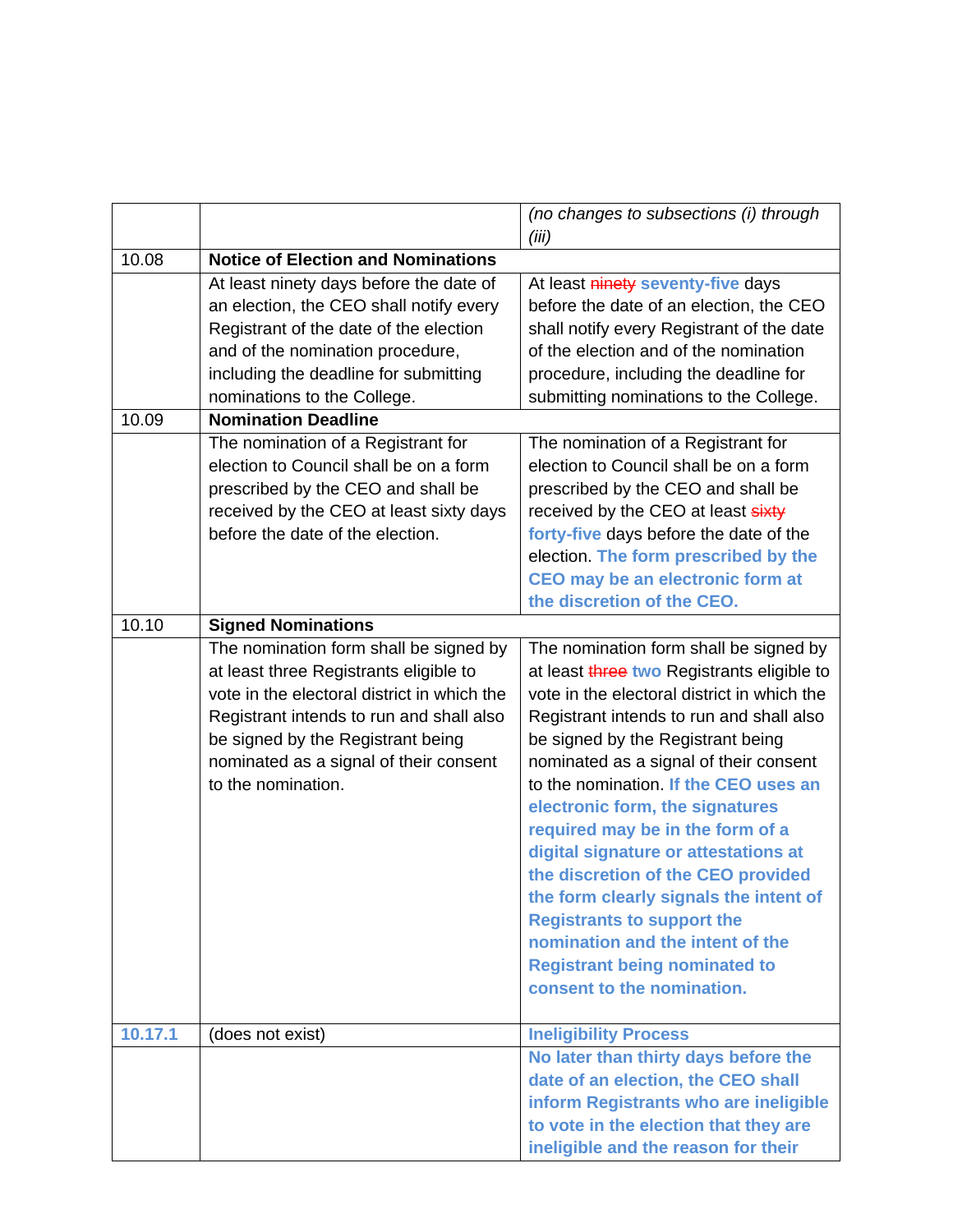|                                                  |                                                      | ineligibility. Ineligible Registrants                |  |
|--------------------------------------------------|------------------------------------------------------|------------------------------------------------------|--|
|                                                  |                                                      | will be afforded 14 days to cure the                 |  |
|                                                  |                                                      | reason for their ineligibility or to file            |  |
|                                                  |                                                      | an appeal of their ineligibility with                |  |
|                                                  |                                                      | the Governance Committee.                            |  |
| 10.17.2                                          | <b>Voting Process</b>                                | <b>Balloting Process</b>                             |  |
|                                                  | No later than thirty days before the date            | No later than thirty fifteen days before             |  |
|                                                  | of an election, the CEO shall inform                 | the date of an election, the CEO shall               |  |
|                                                  | Registrants eligible to vote in the                  | inform Registrants eligible to vote in the           |  |
|                                                  | election the names of eligible                       | election the names of eligible                       |  |
|                                                  | candidates, the biography and personal               | candidates, the biography and personal               |  |
|                                                  | statement accepted by the Governance                 | statement accepted by the Governance                 |  |
|                                                  | Committee of every eligible candidate                | Committee of every eligible candidate                |  |
|                                                  | who has submitted one by the deadline                | who has submitted one by the deadline                |  |
|                                                  | established by the CEO, and a ballot                 | established by the CEO, and a ballot                 |  |
|                                                  | (or equivalent if voting is done                     | (or equivalent if voting is done                     |  |
|                                                  | electronically) and an explanation of the            | electronically) and an explanation of the            |  |
|                                                  | voting process.                                      | voting process.                                      |  |
| 10.23                                            | <b>Manner of Recount</b>                             |                                                      |  |
|                                                  | The CEO shall hold a recount no more                 | The CEO shall hold a recount no more                 |  |
|                                                  | than fifteen days after receiving a                  | than fifteen four days after receiving a             |  |
|                                                  | written request and the recount shall be             | written request and the deadline for                 |  |
|                                                  | conducted in as transparent a manner                 | receipt of a written request for a                   |  |
|                                                  | as the voting system reasonably                      | recount. The recount shall be                        |  |
|                                                  | permits.                                             | conducted in as transparent a manner                 |  |
|                                                  |                                                      | as the voting system and protection of               |  |
|                                                  |                                                      | the privacy rights of Registrants in                 |  |
|                                                  |                                                      | relation to for whom they may have                   |  |
|                                                  |                                                      | voted, reasonably permits.                           |  |
|                                                  | <b>18.08 Payment Schedules</b>                       |                                                      |  |
|                                                  | The CEO may establish and Registrants may            | The CEO may establish and                            |  |
| participate in a payment schedule for the annual |                                                      | Registrants may participate in a                     |  |
|                                                  | registration fee of Registrants, subject to the      | payment schedule for the annual                      |  |
| following:                                       |                                                      | registration fee of Registrants, subject             |  |
|                                                  |                                                      | to the following:                                    |  |
| (i)                                              | a portion of the annual fee that is no               | a portion of the annual fee that is no               |  |
|                                                  | less than 35% of the annual fee, as                  | less than 35% of the annual fee, as                  |  |
|                                                  | determined by the CEO, must be paid                  | determined by the CEO, must be paid                  |  |
|                                                  | by the 20 <sup>th</sup> day of March of each year in | by the 20 <sup>th</sup> day of March of each year in |  |
|                                                  | order for a Registrant to qualify for the            | order for a Registrant to qualify for the            |  |
|                                                  | payment schedule;                                    | payment schedule;                                    |  |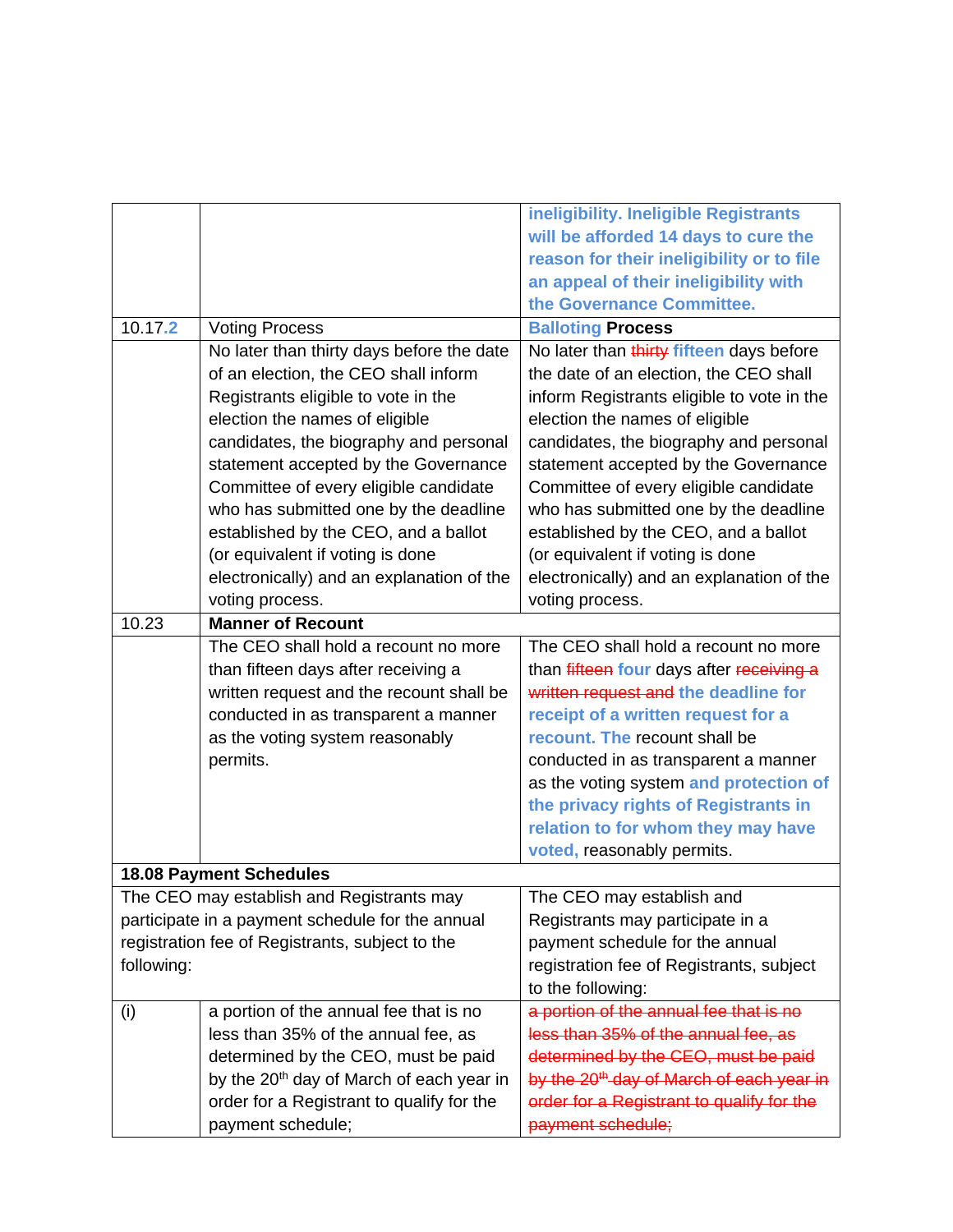| (ii)  | any subsequent payment(s) by the       | any subsequent payment(s) by the       |
|-------|----------------------------------------|----------------------------------------|
|       | Registrant shall be in the designated  | Registrant shall be in the designated  |
|       | quantum and shall be delivered to the  | quantum and shall be delivered to the  |
|       | CEO by the designated date(s) as set   | CEO by the designated date(s) as set   |
|       | out in the payment schedule;           | out in the payment schedule;           |
| (iii) | failure to pay the designated quantum  | failure to pay the designated quantum  |
|       | and/or make any payment(s) by the      | and/or make any payment(s) by the      |
|       | designated date(s) may result in:      | designated date(s) may result in:      |
|       | (a) the Registrant being in default    | (a) the Registrant being in default    |
|       | and no longer in good standing         | and no longer in good standing         |
|       | with the College;                      | with the College;                      |
|       | (b) commencement of proceedings        | (b) commencement of proceedings        |
|       | under section 24 of the Code to        | under section 24 of the Code to        |
|       | suspend the Registrant for non-        | suspend the Registrant for non-        |
|       | payment of fees;                       | payment of fees;                       |
|       | (c) the application of the Late        | (c) the application of the Late        |
|       | Renewal Fee as set out in              | Renewal Fee NSF Fee as set             |
|       | Schedule 3 of these by-laws            | out in Schedule 3 of these by-         |
|       | and a demand for all                   | laws and a demand for all              |
|       | outstanding registration fees for      | outstanding registration fees for      |
|       | the registration year by the CEO       | the registration year by the CEO       |
|       | in order to avoid suspension           | in order to avoid suspension           |
|       | under section 24 of the Code;          | under section 24 of the Code;          |
|       | and/or                                 | and/or                                 |
|       | (d) the inability of the Registrant to | (d) the inability of the Registrant to |
|       | participate in payment                 | participate in payment                 |
|       | schedules in the future, at the        | schedules in the future, at the        |
|       | discretion of the CEO; and             | discretion of the CEO; and             |
| (iv)  | an annual enrolment fee, as set out in | an annual enrolment fee, as set out in |
|       | Schedule 3, being charged to           | Schedule 3, being charged to           |
|       | Registrants who participate in the     | Registrants who participate in the     |
|       | program.                               | program.                               |

| <b>Schedule 3 Changes</b>                              | <b>Current</b> | <b>Proposed</b> |
|--------------------------------------------------------|----------------|-----------------|
| <b>Fees Relating to Registration</b>                   |                |                 |
| Annual Registration Fee - Clinical/General Class       | \$1,579        | \$1,579         |
| Annual Registration Fee - Inactive Class               | \$792          | \$792           |
| Late Renewal Fee - All Classes                         | \$280          | \$280           |
| Reinstatement Fee - All Classes                        | \$242          | \$242           |
| <b>Payment Plan Annual Enrolment Fee - All Classes</b> | \$153          | \$153           |